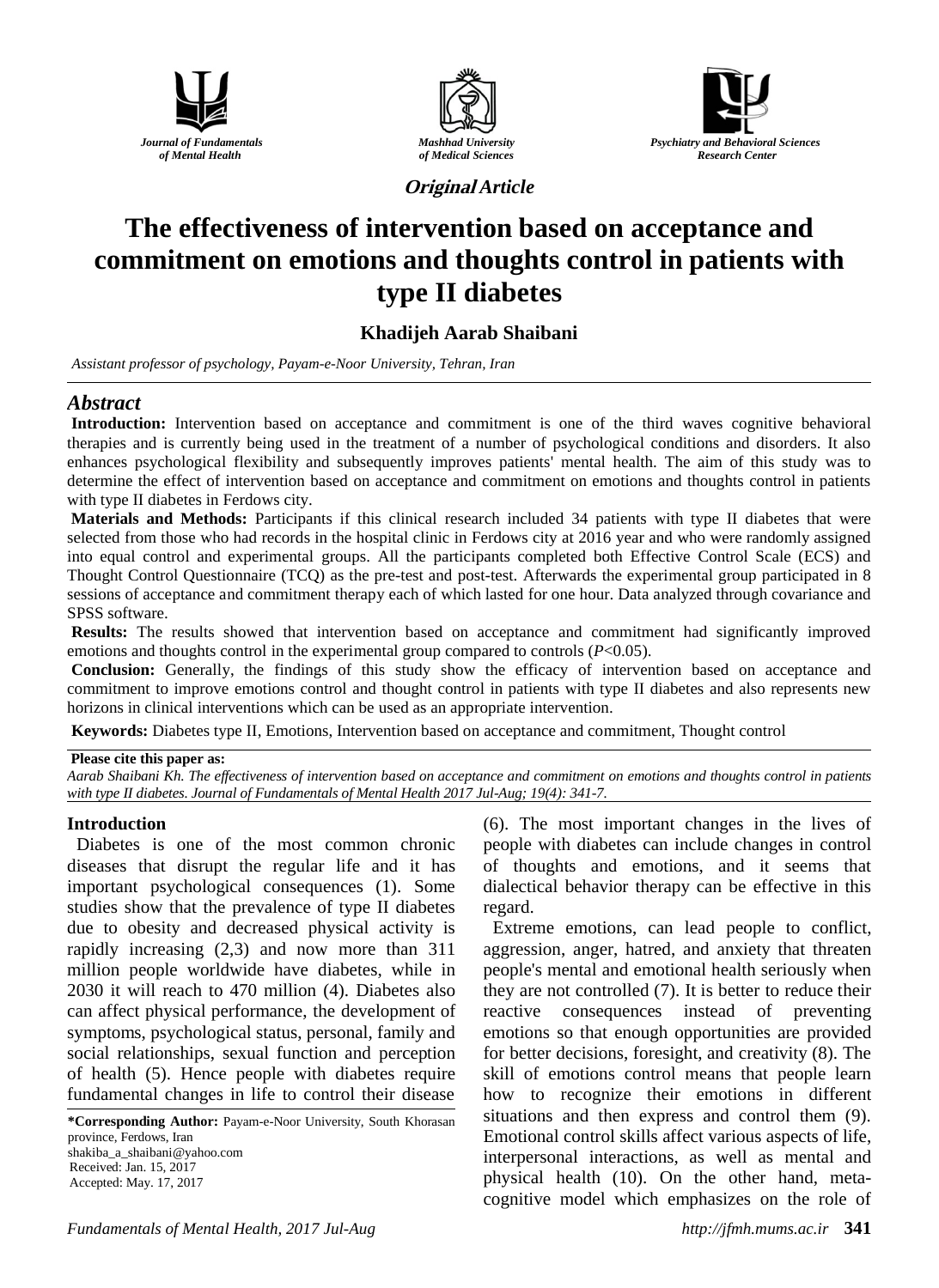thoughts control strategies can be introduced regarding thoughts control. According to this model, orientation of abuses, arousal, and attention is somehow due to subsequent symptoms of stressful events. In fact, these responses are tools for emotional process after damage and let individuals to plan for future threats (11). Wells and Davies (1994) developed thought control strategies including worry, self-punishment, distraction, reevaluation and social control in developing the meta-cognitive model of emotional disorders as one of the main components of the model. Investigation of literature indicates acceptable and distinctive extension of these strategies (12-15).

Dialectical behavior therapy is one of the third waves of cognitive-behavioral therapies and in addition to changing behavior, acceptance and mindfulness strategies are used to increase psychological flexibility which can be considered as an advantage of this approach compared to the previous ones. Dialectical behavior therapy which was designed by Linehan in 1993 combines the change in traditional treatments of cognitive behavioral therapy with acceptance strategies taken from eastern teachings and practices and aims to reduce sufferings of people involved in emotional problems such as depression. In order to achieve this aim different skills of mindfulness, distress tolerance, emotion regulation and interpersonal relationships have been included in a standard protocol. Tolerance of people to resist negative psychological conditions and experience is called distress tolerance (16). Low distress tolerance leads to impulsive behavior and the suppression of individual suffering, while increased emotional tolerance plays an important role in improving suicidal behavior (17). Emotional regulation means the ability of individuals to influence the type, time and manner to experience and express emotions and also the change in duration or severity of behavioral, empirical, and physical processes of excitement and is done through application of emotion regulation strategies consciously or unconsciously (18). Social skills are also related constantly and positively with all indicators of psychological wellbeing and positive relations with others (19). According to Linehan, one of the main objections of cognitive approaches there is no integrity between the theses of therapists and patients, because in these approaches the main emphasis is on changes in emotions, cognitions and behaviors of clients. In these conditions, clients feel that treatment processes not only make their behaviors invalid, but also make them realize themselves as invalid.

Perceived invalidity leads to some problems in treatment sessions (20). Linehan solves the above mentioned treatment problem through application of the principle of Zen ethic, particularly the practice of mindfulness. The principle of Zen ethic is based on mere acceptance of reality. On the other hand, unconditional acceptance and excessive validation of clients' behaviors will have problems so that clients think their problems are not taken seriously. Without paying attention to changing and solving the problem, interfering behaviors will occur again. Therefore, according to Linehan, integration of these two methods along with establishment of a balance between change and acceptance of reality will be a suitable strategy  $(21)$ .

This therapeutic approach is composed of four types of intervention: Structured group therapy sessions (for training), individual meetings, telephone calls or consultation sessions with the psychologist and expert team of therapists to support dialectical behavior therapy (19).

Dialectical behavior therapy leads to increased feeling of pain management, use of positive coping strategies, and reduced negative emotional states and depression in patients with chronic pain through the above mentioned skills (22).

The results of studies indicate the effectiveness of this therapeutic approach.

Soler, Pascuala, Barrachina, Alvarez and Perez indicated in separate studies that dialectical therapy behavior is effective in reducing impulsive behaviors while it improves quality of life (23,24).

Ben-Porath concluded in a study that use of dialectical therapy behavior skills leads to increased negative emotions management in students with poor emotional regulation (25) and Gibson, Booth, Davenport, Keogh, and Owens indicated in their investigations that dialectical therapy behavior can lead to decreased self-harm behaviors, emotion regulation, and mood stability in patients (26).

Goodman, Carpenter, Tang, and Goldstein indicated in their study that this therapeutic method can lead to emotional regulation and mood stability in patients suffering borderline personality disorder (27). The study by Soler, Pascual, Tiana, Barrachina, Geach, and Alvarez indicated that individuals in dialectical behavior therapy training group quit treatment less than the therapeutic group, while improvement of some mood and emotional issues such as depression, anxiety, anger, emotional instability, and irritability was more evident than the standard therapeutic group (28). Alavi et al. investigated the effectiveness of dialectical behavior therapy on depression symptoms in students of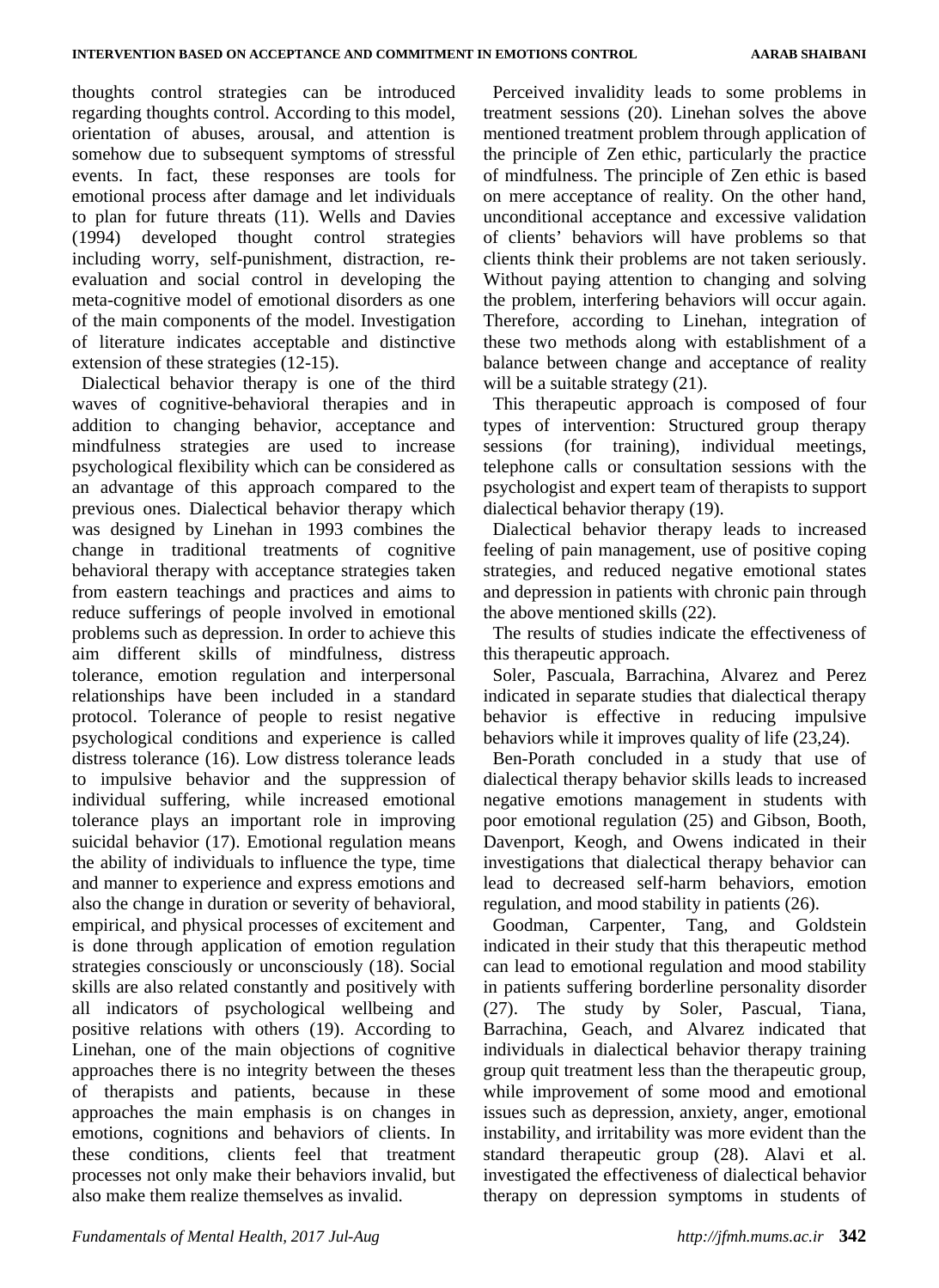university and their results indicated significant effectiveness of dialectical behavior therapy on decreased depression in students (29). Neacsiu et al. also reported on the effectiveness of dialectical behavior therapy on decreased depression, suicide behavior, and control of anger in patients suffering personality disorder (30).

Unfortunately, the prevalence of diabetes is increasing and this disorder leads to some problems in their daily lives; therefore, use of therapeutic methods seems essential to help these people. Moreover, given the research literature, no studies have investigated these issues in diabetic patients and as a result, the present study aims to fill this research gap. Therefore, the overall objective of the present study was to determine the effectiveness of dialectical behavior therapy on emotions and thoughts control in type II diabetic patients.

# **Materials and Methods**

This clinical trial was done in 2016 in Shahid Mostafa Chamran hospital in Ferdows city. First, coordination with manager of Ferdows health sector was done and the required license to perform the research in diabetic clinic of this town was obtained. Statistical population in the present study included all individuals with type II diabetes with records in Shahid Mostafa Chamran hospital in Ferdows which included 200 records.

According to Borg and Gall theory, sample size can be only 15 in experimental studies. The sample of this dialectical behavior therapy research included 34 (20 women and 14 men) individuals with type II diabetes in the age range of 40-60 year and having all inclusion criteria. Participants were selected using random sampling after which they were assigned to a control group (17 participants) and an experimental group (17 participants). It should be mentioned that exclusion criteria in the research included type I diabetes, insulin intake, education lower than 8 years.

First, questionnaire of emotions and thoughts control was distributed among patients. In order to follow research ethics, a brief explanation was provided for patients about the questionnaire and they were assured regarding the confidentiality of the responses. In this research, dialectical behavior therapy (DBT) was selected as independent variable and thoughts and emotions control was chosen as dependent variable. Therapeutic intervention (dialectical behavior therapy) was performed collectively for experimental group, while control group didn't receive these interventions.

Dialectical behavior therapy was trained for eight

60-minute weekly sessions. In the last collective session, posttest was performed again in order to assess the effects of independent variable. During this period, the control group received no interventions.

# *Research instrument*

*- Thoughts control questionnaire (TCQ) (Wells and Davis, 1994):* This is a 30-item questionnaire which evaluates five strategies individuals use to control unfavorable and bothering thoughts. These five strategies include: re-evaluation, punishment, social control, worry and distraction. The contents of the questionnaire are in Lickert scale and each question includes four items; almost never  $= 1$ , sometimes  $=$ 2, most of the time  $= 3$ , and always  $= 4$ . Each subscale of TCQ has 6 questions with a total number of 30 questions. Experimental studies on thoughts control questionnaire have indicated that thoughts control strategy is correlated with a range of psychological health negative indicators (32). Wells and Davis reported reliability of TCQ through retest in a six-week interval for sub-scales in a range of 0.64-0.83. In this study, TCQ indicated a high correlation with tools that measure symptoms of anxiety, obsession, personality, and ineffective attitudes. An internal research also confirmed its validity and Cronbach alpha coefficient and the reliability of two halves were respectively 0.84 and 0.71 (33).

*- Emotions control scale (ECS) (Williams et al, 1997):* This is a tool for measurement of individuals' control on their emotions and includes 42 questions with four sub-scales of anger, depressed mood, anxiety, and positive emotions. The answers to questions are in a range of 1 meaning strongly disagree to 7 meaning strongly agree. Twelve questions are scored inversely. Eight questions are related to anger, eight questions to depressed mood, 13 questions to anxiety, and 13 questions to positive emotions. Internal validity and retest were respectively 0.94 and 0.78 for overall score of the scale, 0.72 and 0.73 for anger, 0.91 and 0.76 for depressed mood, 0.89 and 0.77 for anxiety, and 0.84 and 0.64 for positive emotions (34). Moreover, scale validity was investigated by Dahesh and Cronbach alpha was 0.84 for overall emotions control, 0.53 for anger, 0.60 for positive emotions, 0.76 for depressed mood, and 0.64 for anxiety (14).

After selection of participants and their assignment into a control group and an experimental group, the experimental group received dialectical behavior therapy. This therapeutic method was applied in eight 60-minute sessions for experimental group, while control group didn't receive any intervention.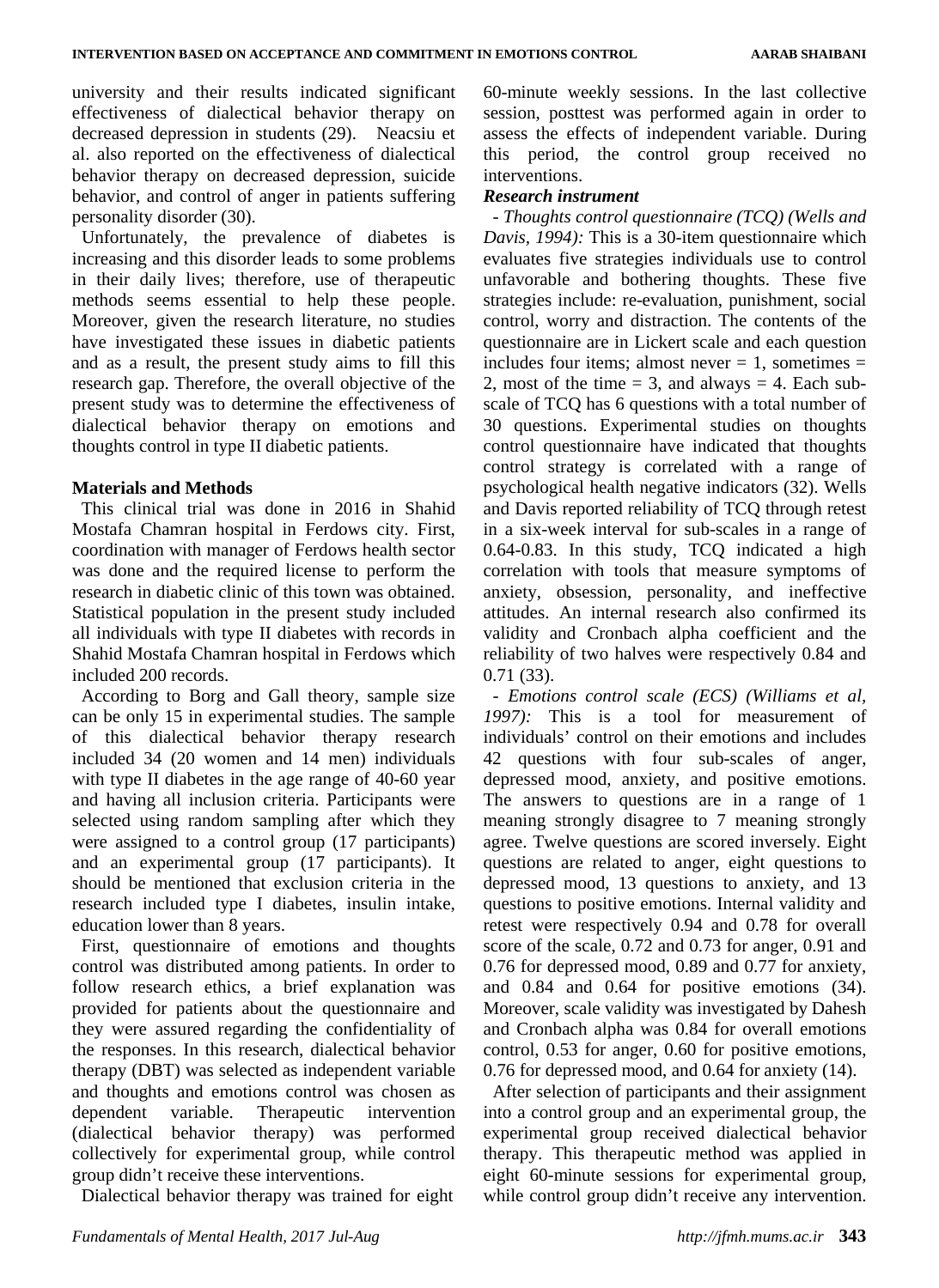After treatment sessions, the experimental group received a posttest (implementation of thoughts and emotions control questionnaires). Given the structure of the research and evaluation of pretest and posttest, covariance analysis was used in this research after confirmation of covariance assumptions and data were analyzed using SPSS16 software. Training was done in 8 sessions including one 60-minute session every week. In each session the related topics were raised and the members of the group brainstormed and discussed on the issues. At the end of each session, the materials were summarized and assignments were given for the next session. The sessions were arranged as follows:

#### **Table 1.** Summary of training sessions

| <b>Sessions</b>  | <b>Topics</b>                                                                                                       |
|------------------|---------------------------------------------------------------------------------------------------------------------|
| Sessions $1 - 2$ | Introduction and getting familiar with members, practicing inattention, wise mind and intuition, fundamental        |
|                  | acceptance, judgment and labels, distraction of self-injury behaviors through pleasant activities and paying        |
|                  | attention to other works or topics, distraction of thoughts, distraction through leaving the situation, distraction |
|                  | through counting, self-relaxation.                                                                                  |
| Sessions 3-4     | Imagining a safe place, discovery of values, identification of the higher power and better relationships with the   |
|                  | higher power, use of self-coping and self-encouraging thoughts, new coping strategies, understanding emotions,      |
|                  | overcoming barriers to healthy emotions, emotions and change into behavior, reducing physical vulnerability in      |
|                  | the face of distressing emotions, observing one-self without judgments.                                             |
| Sessions $5 - 6$ | Reduced cognitive vulnerability, increased positive emotions, conscious attention to emotions without judgment,     |
|                  | facing emotions, acting against severe emotional desires, problem solving not judging, conscious communication      |
|                  | with others, effective works, conscious attention in daily life, daily routine of conscious attention               |
| Sessions 7 - 8   | Conscious attention, key interpersonal skills, barriers to use interpersonal skills, identification of demands,     |
|                  | moderating intensity of demands, bold listening, saying no, the manner of negotiation, the manner of analyzing      |
|                  | interpersonal problems                                                                                              |
|                  |                                                                                                                     |

## **Results**

The descriptive components of the scores in pretest

and posttest among control and experimental groups are presented in table 2.

**Table 2.** Descriptive components of the scores in pretest and posttest

| variables                         | <b>Experimental group</b> |           |          |           |         | Control group |                 |           |  |
|-----------------------------------|---------------------------|-----------|----------|-----------|---------|---------------|-----------------|-----------|--|
|                                   | Pretest                   |           | Posttest |           | Pretest |               | <b>Posttest</b> |           |  |
|                                   | Mean                      | <b>SD</b> | Mean     | <b>SD</b> | Mean    | SD.           | Mean            | <b>SD</b> |  |
| Overall score of emotions control | 3.42                      | 0.515     | 2.50     | 0.522     | 3.53    | 0.514         | 4.0             | 0.791     |  |
| Anger sub-scale                   | 3.50                      | 0.522     | 2.42     | 0.515     | 3.82    | 0.728         | 4.24            | 0.970     |  |
| Depression sub-scale              | 3.33                      | 0.492     | 2.83     | 0.718     | 3.47    | 0.514         | 4.18            | 0.951     |  |
| Anxiety sub-scale                 | 3.25                      | 0.452     | 2.25     | 0.452     | 3.53    | 0.624         | 3.94            | 0.899     |  |
| Positive emotions sub-scale       | 3.42                      | 0.669     | 2        | 0.000     | 3.24    | 0.752         | 3.35            | 0.702     |  |
| Overall score of thoughts control | 3.0                       | 0.000     | 2.42     | 0.515     | 3.0     | 0.354         | 2.94            | 0.243     |  |
| Distraction sub-scale             | 2.58                      | 0.515     | 4.0      | 0.603     | 2.82    | 0.529         | 2.82            | 0.636     |  |
| Self-punishment sub-scale         | 3.58                      | 0.515     | 1.42     | 0.669     | 3.24    | 0.664         | 3.06            | 0.636     |  |
| Evaluation sub-scale              | 2.50                      | 0.522     | 3.75     | 0.965     | 2.65    | 0.606         | 2.82            | 0.636     |  |
| Social control sub-scale          | 2.92                      | 0.515     | 2.17     | 0.577     | 3.0     | 0.500         | 2.94            | 0.556     |  |
| Worry sub-scale                   | 3.58                      | 0.515     | 1.33     | 0.492     | 3.71    | 0.588         | 3.18            | 0.636     |  |

According to the information in table 2, emotions control and thoughts control have been improved after intervention and training acceptance and commitment approach, and there are some changes along with significant differences in this regard in presets and posttest results, while these conditions are relatively the same for control group with no changes.

The results of Levine test indicated that in emotions control (F=9.246 and *P*<0.005) and thoughts control  $(F=0.389$  and  $P<0.538$ ) variance homogeneity is observed. Table3 indicates the results of covariance analysis regarding the effects of intervention based on commitment and acceptance on thoughts and emotions.

**Table 3.** The results of covariance analysis regarding the effects of intervention based on commitment and acceptance on emotions control

| Indicator/source of changes       |        | Sum of squares Degree of freedom Mean of squares F statistics |        |        | Significance level | Eta square |
|-----------------------------------|--------|---------------------------------------------------------------|--------|--------|--------------------|------------|
| Overall score of emotions control | 15.468 |                                                               | 15.468 | 31.020 | 0.000              | 0.544      |
| Anger sub-scale                   | 22.404 |                                                               | 22.404 | 32.505 | 0.000              | 0.556      |
| Depression sub-scale              | 10.932 |                                                               | 10.932 | 16.228 | 0.000              | 0.384      |
| Anxiety sub-scale                 | 19.059 |                                                               | 19.059 | 32.632 | 0.000              | 0.557      |
| Positive emotions subscale        | 13.055 |                                                               | 13.055 | 44.073 | 0.000              | 0.629      |

*Fundamentals of Mental Health, 2017 Jul-Aug http://jfmh.mums.ac.ir* **344**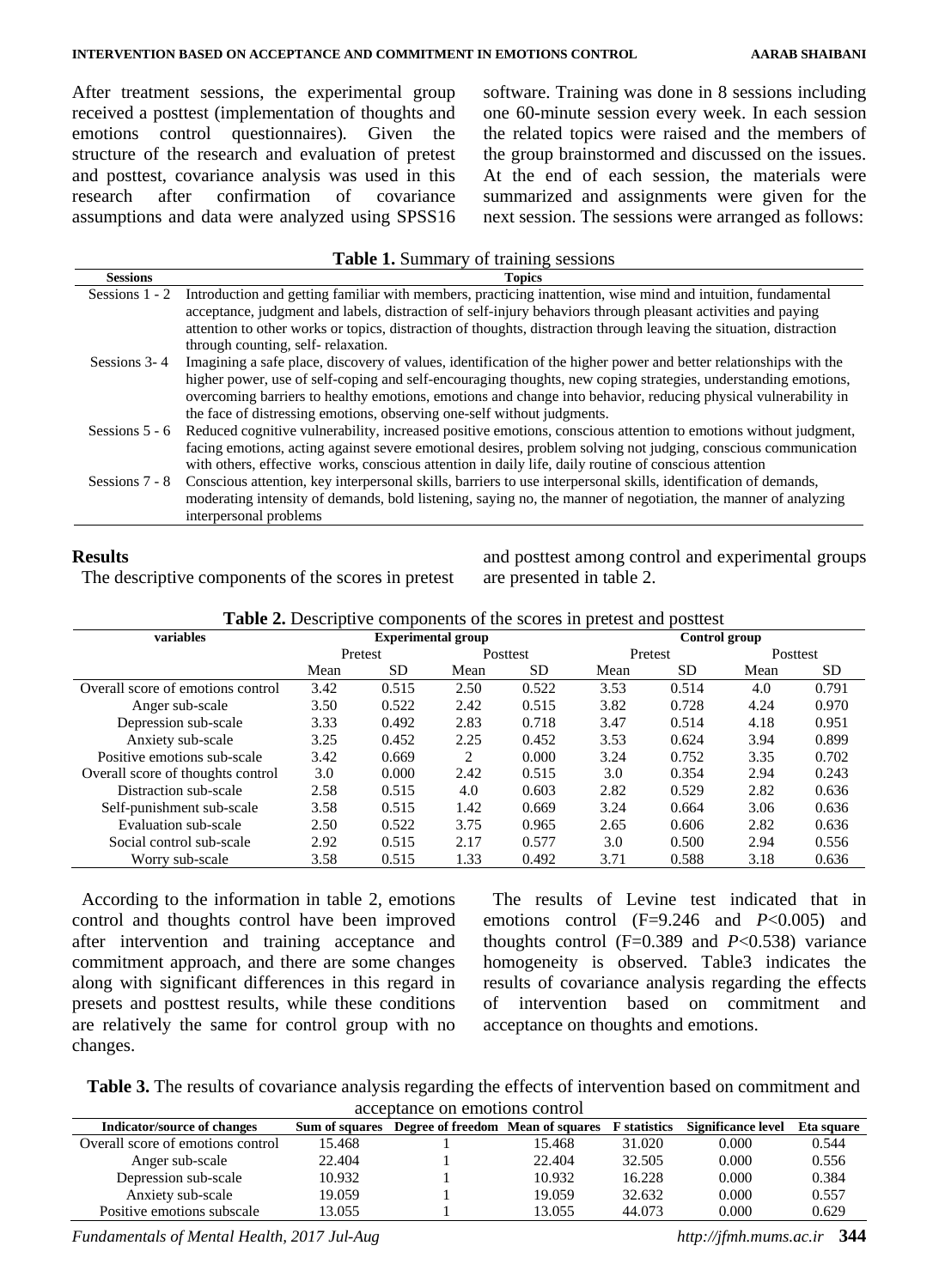According to the information in table 3 and based on the results of covariance analysis, the effects of training acceptance and commitment on improvement of controlling emotions and all subscales of anger, depression, anxiety, and positive emotions was significant after adjustment of pretest scores in type II diabetic patients (F=104.136 and *P*<0.000). The amount of this difference which is called Eta square was 0.771; therefore, these results indicate that acceptance and commitment therapy affect improvement of emotions control in type II diabetic patients (participants in the study) which is statistically significant (*P*<0.000).

**Table 4.** The results of covariance analysis regarding the effects of intervention based on commitment and acceptance on thoughts control

| Indicator/source of changes | Sum of squares | Degree of freedom Mean of squares |        | <b>F</b> statistics | Significance level | Eta square |
|-----------------------------|----------------|-----------------------------------|--------|---------------------|--------------------|------------|
| Overall score of thoughts   | 1.935          |                                   | 1.935  | 13.043              | 0.001              | 0.334      |
| Distraction sub-scale       | 10.533         |                                   | 10.533 | 28.395              | 0.000              | 0.522      |
| Self-punishment sub-scale   | 18.112         |                                   | 18.112 | 39.957              | 0.000              | 0.606      |
| Evaluation sub-scale        | 4.816          |                                   | 4.816  | 9.455               | 0.005              | 0.267      |
| Social control subscale     | 3.912          |                                   | 3.912  | 12.829              | 0.001              | 0.330      |
| Worry sub-scale             | 24.144         |                                   | 24.144 | 70.629              | 0.000              | 0.731      |

According to the information in table4 and based on the results of covariance analysis, the effects of training acceptance and commitment on improvement of controlling thoughts was significant after adjustment of pretest scores in type II diabetic patients  $(F=52.133$  and  $P<0.000$ ). The amount of this difference which is called Eta square was 0.635; therefore, these results indicate that acceptance and commitment therapy affect improvement of emotions control in type II diabetic patients (participants in the study) which is statistically significant (*P*<0.000).

# **Discussion**

The present study aimed to investigate the effectiveness of intervention based on acceptance and commitment on improvement of thoughts and emotions control in type II diabetic patients. The results of the study indicated that intervention based on acceptance and commitment affects improvement of thoughts and emotions control in type II diabetic patients. These findings were consistent with the findings of Dahesh regarding improvement in control of emotions, depressed mood, anxiety, and affection. Moreover, the results of the present study are consistent with the study done by Vowels and McCracken (25) regarding the effectiveness of acceptance and commitment in treatment of patients suffering chronic diseases and also the study of Hor, Aghai, and Abedi regarding the role of acceptance and commitment therapy in reduction of depression in type II diabetic patients.

Eifert et al. indicated the effectiveness of this intervention on increased quality of life and significant decrease in anxiety and depression along with the results of the present study (35). The findings of this study are also consistent with the results of (19,35,36) studies which have investigated

the role of psychological flexibility and acceptance in performance and psychological distress of patients suffering chronic pain. Almost all these studies have indicated that acceptance can be a suitable strategy for better coping of these patients with chronic pains and decreased psychological distress, while appropriate strategies can be provided to reduce psychological problems of patients with chronic pain. Intervention based on acceptance and commitment aims to reduce experimental avoidance and increase psychological flexibility through acceptance of unpleasant emotions which are unavoidable and distressing such as anxiety, promoting mindfulness, and determining individual values associated with behavioral goals. Theorists such as Eifert and Heffner believe that approaches based on acceptance promote willingness to experience anxiety instead of emphasizing on its reduction, while they facilitate exposure to these unpleasant emotions through identifying values and associating them with individual values and objectives (37).

Commitment and acceptance-based intervention encourages the clients to deal with their own selfevaluations as simple thoughts, while they are trained to reform their negative evaluations. Moreover, this intervention seeks to weaken experimental avoidance and encourage the clients to accept their thoughts, emotions, affections, and impulses completely and set valuable goals for themselves. Moreover, cognitive fusion in people with depression is weakened through acceptance and cognitive disconnection while cognitive malfunctions and excuses are reduced and following valuable goals in the life along with commitment to reach these goals can lead to performance improvement and psychological distress reduction (38).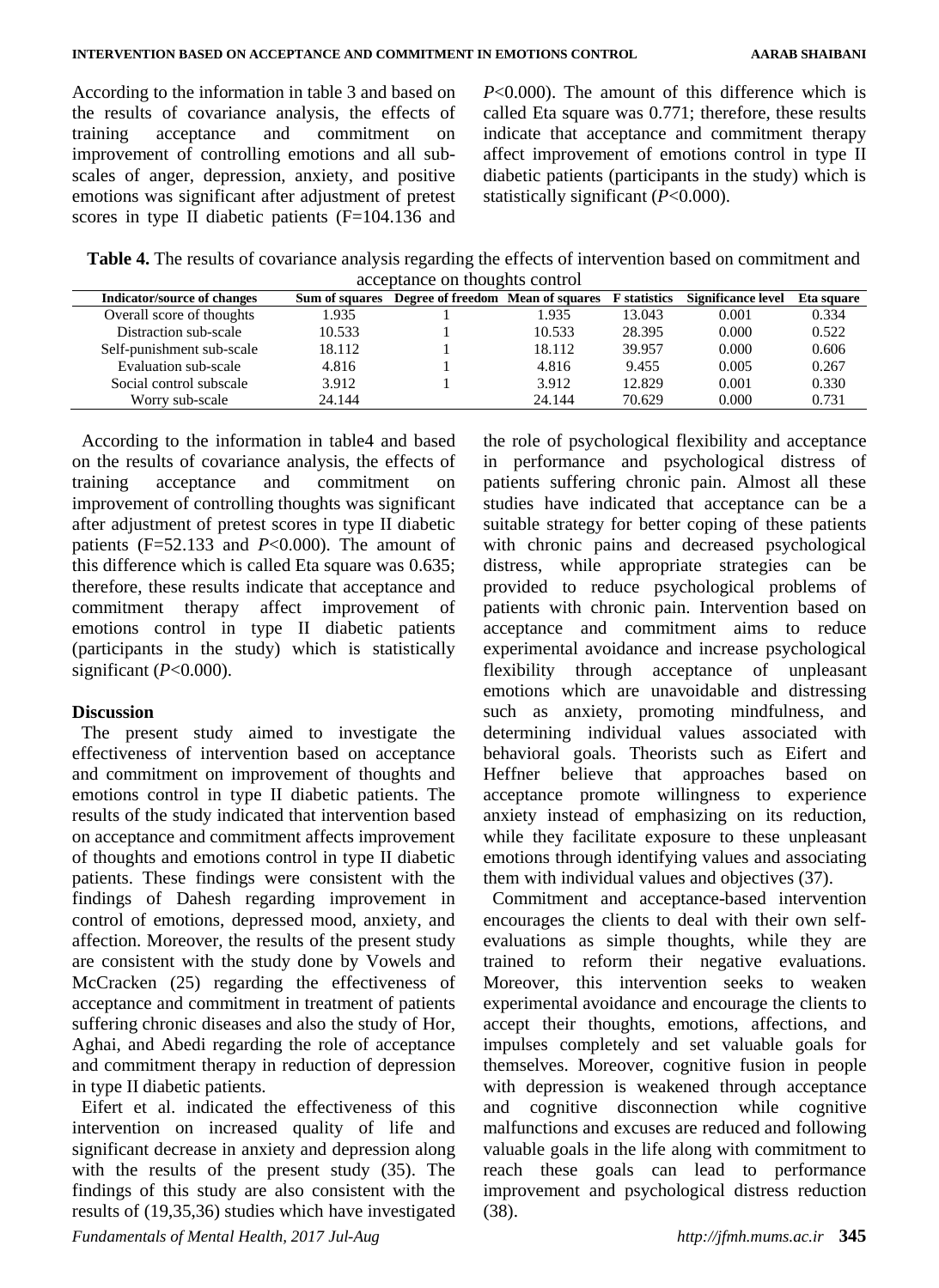Despite the effectiveness of this therapeutic intervention, the present research had some limitations as well. The study lacked follow-up and it isn't clear how long the therapeutic effects would last in the long term. Moreover, some caution is needed in generalizing the findings of this study to other patients with other chronic diseases and it is suggested that future studies investigate this therapeutic approach in other physical and psychological disorders and also on other clinical populations. Moreover, other psychological problems of people with chronic diseases can be studies, while long-term follow-up tests can be designed in order to determine how long the effects of interventions will remain. The findings of the present study indicate that in dealing with problems which have different physical, psychological, and social backgrounds, interdisciplinary and multidimensional approaches and solutions are required. Moreover, such therapeutic strategies can decrease sufferings and pains of people with chronic diseases and give meaning to their lives. This therapeutic approach can be used in professional clinics and medical as well as psychological centers in order to deal with psychological problems of patients with chronic diseases and help them to cope with pain and physical problems better.

#### **Conclusion**

The present study aimed to investigate the effects of commitment and acceptance-based intervention on thoughts and emotions control in type II diabetes patients. The results indicated that this therapeutic approach can improve thoughts and emotions control significantly in these patients and this can lead to improvement and promotion of their lives.

#### **Acknowledgment**

The authors would like to thank all officials of Shahid Mostafa Chamran hospital in Ferdows and also all patients who participated in the training course and played a role in implementation of the research.

Ethical approval: All authors observe ethical codes related to research on human subjects and obtained the necessary permits from the authorities.

Conflict of interest: No conflict of interest has been expressed by the authors.

Financial resources: This study didn't have any financial resources.

# *References*

1. Van Dijk SE, Pols AD, Adriaanse MC, Bosmans JE, Elders PJ, van Marwijk HW, et al. Cost effectiveness of a stepped-care intervention to prevent major depression in patients with type 2 diabetes mellitus and/or coronary heart disease and sub threshold depression: design of a cluster-randomized controlled trial. BMC Psychiatry 2013; 13(1): 128. 2. Baghban Baghestan A, Aerab Sheibani KH, Javadani Masrour M. [Acceptance and commitment based therapy on disease perception and psychological capital in patients with type II diabetes]. Quarterly of the horizon of medical science 2017; 23(2): 123-8. (Persian)

3. Sharma M, Adam P. Role of Yoga in preventing and controlling type 2 diabetes mellitus. J Complement Alternat Med 2012; 17(2): 88-95.

4. Azimi Nezhad M, Ghayour-Mobarhan M, Parizadeh MR. Prevalence of type 2 diabetes mellitus in Iran and its relationship with gender, urbanization, education, marital status and occupation. Singapore Med J 2008; 49(7): 571-6.

5. Graham JE, Stoebner-May DG, Ostir GV. Health related quality of life in older Mexican Americans with diabetes: a cross-sectional study. Health Qual Life Outcomes 2007; 5: 39.

6. Lee JR, Kim SA, Yoo JW, Kang YK. The present status of diabetes education and the role recognition as a diabetes educator of nurses in Korean. Diabetes Res Clin Pract 2007; 77(Suppl 1): 199-204.

7. Ahmadi J. [Excitement, emotion and verbal communication].  $4<sup>th</sup>$  ed. Shiraz: Rahgosha; 2001. (Persian)

8. Sharifidaramadi P, Aghayari C. [Emotional intelligence and develop relationships with themselves and others]. 2<sup>nd</sup> ed. Isfahan: Sepahan; 2007. (Persian)

9. Gross J. The emerging field of emotion regulation: An integrative review*.* Rev Gen Psychol 1998; 2: 271-99.

10. Dunham GD. Emotion skills flames and marital satisfaction. Ph.D. Dissertation . Okran University, 2008: 53-68.

11. Scarpa A, Wilson LC, Wells AO, Patriquin MA, Tanaka A. Thought control strategies as mediators of trauma symptoms in young women with histories of child sexual abuse. Behav Res Ther 2009; 47: 809-13.

12. Abramovitz JS, Whteside SA, Kalssy SA, Tolin DF. Thought control strategies in obsessive-compulsive disorder: A replication and extension. Behav Res Ther 2003; 41: 529-40.

13. Coles ME, Heimberg R. Thought control strategies in generalized anxiety disorder. Cogn Ther Res 2005; 29: 47-56.

14. Amir N, Cashman L, Foa EB. Strategies of thought control in obsessive-compulsive disorder. Behav Res Ther 1997; 35: 775-7.

15. Reynolds M, Wells A. The thought control questionnaire: psychometric properties in a clinical sample, and relationship with PTSD and depression. Psychol Med 1999; 29: 1089-99.

16. Hayes SC, Strosahl KD. A practical guide to acceptance and commitment therapy. New York: Springer; 2010.